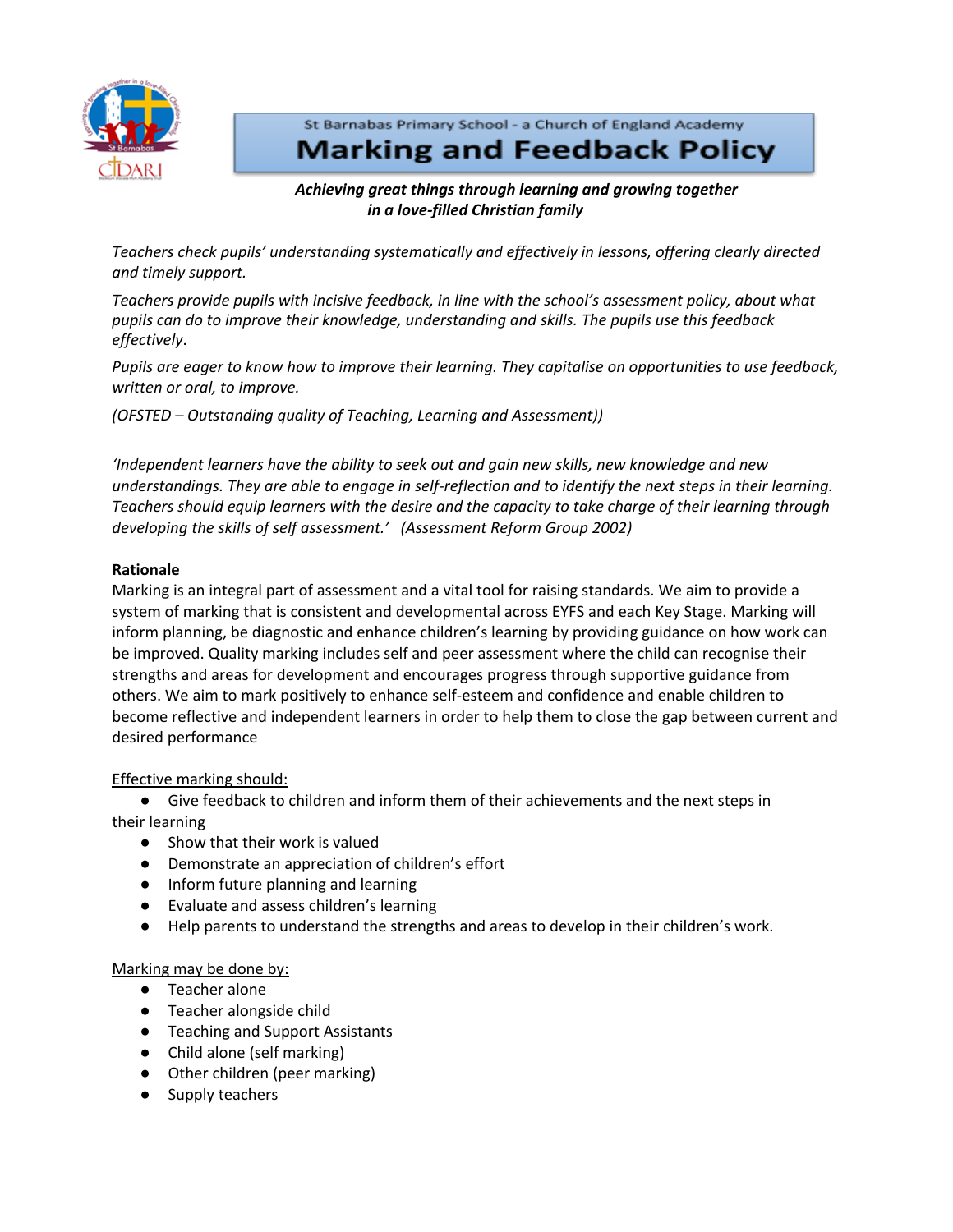● Parents can comment on levels of support given with work completed at home

# Marking Procedures

Marking makes greatest impact when it is undertaken with the child present or as soon as possible after the completion of the work.

- As far as possible, marking will be done daily or when a piece of work is completed.
- Marking will indicate the context in which the child completed their written work  $(w/s = with support; I = independently T = teacher led / guided group work)$
- Marking will be integrally linked to shared learning objectives, success criteria and the child's level of attainment.
- As far as possible, time will be spent with the child to ensure they fully understand the teacher's comments.
- Teachers hand writing will be neat and legible and in line with the agreed school handwriting policy.
- All adult marking comments should be done in blue ink which stands out against the pencil or black ink (Ys5&6) used by the children.
- Self and peer assessment comments and corrections and improvements are completed in green editing pens.

# How children will respond to marking

- Children are encouraged to self- assess their own work before marking, taking into consideration the shared learning objectives, success criteria and any previously individually set targets in their books.
- Children will have the opportunity to peer assess/mark work
- Children will edit their work prior to marking
- They are encouraged to reflect after marking and take the opportunity to correct, practise or investigate a problem.
- Time will be allocated in each session to enable children to have the opportunity to evaluate their work ('FIX-IT' time).
- A particularly successful piece of work may be awarded with class dojos or a Headteacher's certificate, to be presented in Celebration Worship, in line with the school's system of rewards.

## Quality Marking and Quality Feedback

·

- Marking will focus on what the children are learning and trying to improve.
- Marking will focus on specific taught items: concepts, skills and knowledge, so that the feedback encourages development of the learning.
- Marking is only of value if comments are read and responded to.
- Marking should become a part of the developing dialogue, resulting in pupil progress. For example: a child writes, the writing is marked away from the pupils, and in his/her subsequent work, the child incorporates suggestions. It is formative rather than summative.
- Time will be allocated for children to respond to comments ('Fix-it time').
- We believe that correcting has its place in marking but only when it contributes to an improvement in a child's work which s/he will learn from. Errors need to be pointed out if a pupil is to improve his/her work. Specifically which errors, and how many, will be both determined by age and individual need.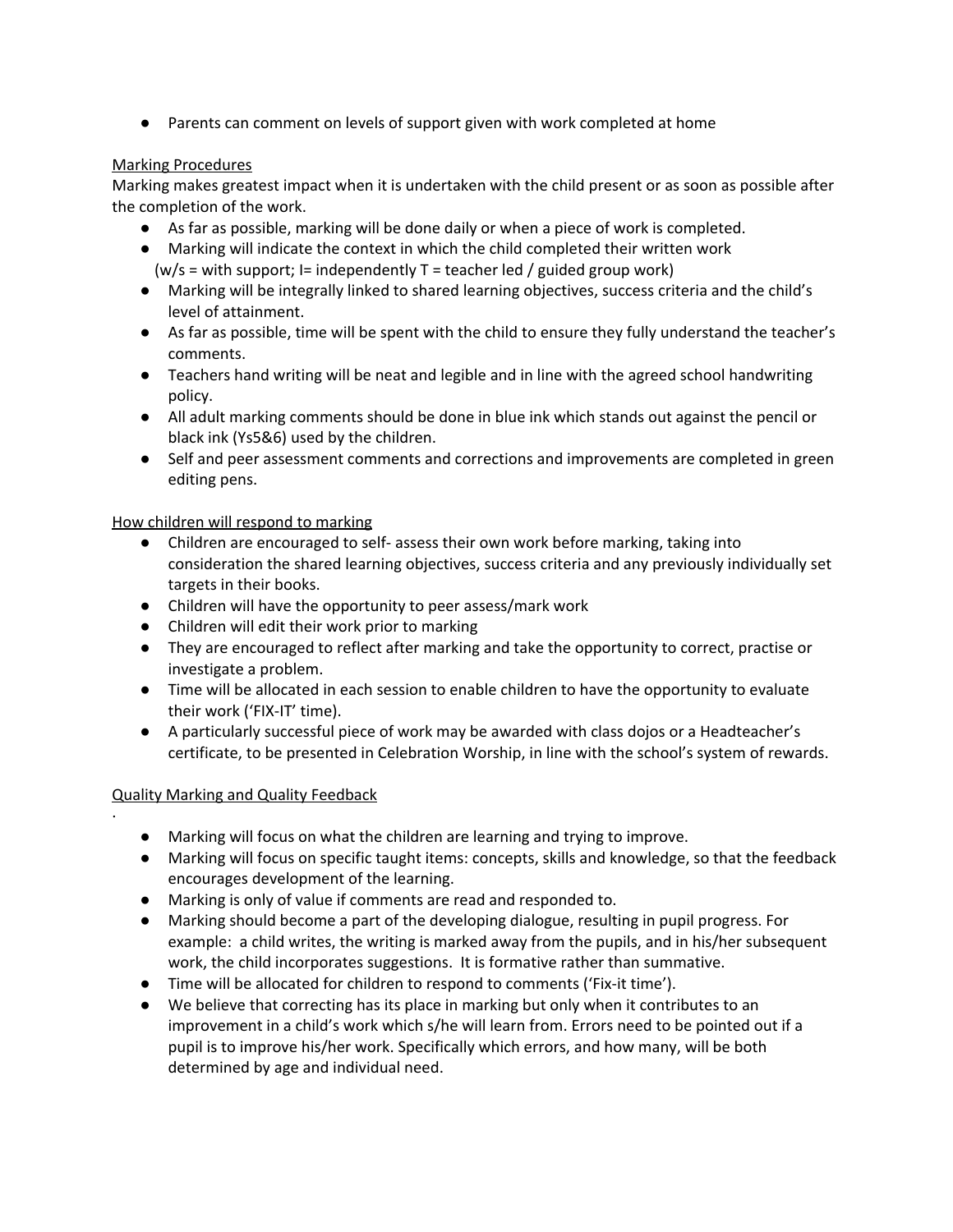Comments can be made verbally or in written form to communicate their message. In the case of foundation stage and KS1 pupils, feedback needs to be as immediate as possible as teachers constantly assess the children's work, identifying their achievements

**Showing success** The teacher writes short success comments which link with the learning objective and success criteria specific to the lesson.

**Marking for Improvement** An improvement suggestion may be written by the teacher or another child to help the child to understand how to make the specific improvement, linked to the learning objectives and success criteria. The children are trained to do this effectively?

# **There are three main types of improvement prompts:**

- 1) The reminder prompt ~Reiterates the learning objective.
- 2) The scaffolded prompt ~Involves the teacher/child making a suggestion on what could be written and giving it back to the child.
- 3) The example prompt ~Models a choice of possible improvements, but asks if the child has an idea of his or her own.

## **In English:**

- *●* A **reminder** prompt *(e.g. 'What else could you say here?')*
- *●* A **scaffolded** prompt *(e.g. 'What was the dog's tail doing?, 'The dog was angry so he* …*', 'Describe the expression on the dog's face.'*
- *●* An **example** prompt (*e.g. 'Choose one of these or your own: He ran round in circles looking for the rabbit/The dog couldn't believe his eyes.')*

#### **In Maths:**

- *●* A **reminder** prompt *(e.g. Don't forget that you start subtracting numbers from the right hand side')*
- *●* A **scaffolded** prompt *(e.g. 'What unit of measurement were you using? 'Would the answer have been different if you had chosen a different unit to measure in?')*
- *●* An **example** prompt (*e.g. 'Choose one of these to complete your work*… *This is a rectangle* because it has four sides and four corners' or 'this is a rectangle because it has two sets of *parallel sides.')*

## **Oral Feedback**

It is important for all children to receive oral feedback from a teacher depending on the task. This dialogue should focus upon successes and VF will be written on the page and dated.

## **Acknowledgement marking**

There may be times when a pupil marks their own work, such as after a timetables test or spelling test. A tick in the margin or a short comment will be used to acknowledge the marking done by the pupil.

## **Peer and self-assessment**

For peer assessment, the same concept of identifying areas of strength and those to develop will be used. As children progress through the school, they will be trained to self and peer assess adopting the 'Success and Improvement' model used by all staff.

They will edit for improvement using their green editing pens or pencil where a child has difficulty keeping their writing neat in pen.

## **Self–assessment**